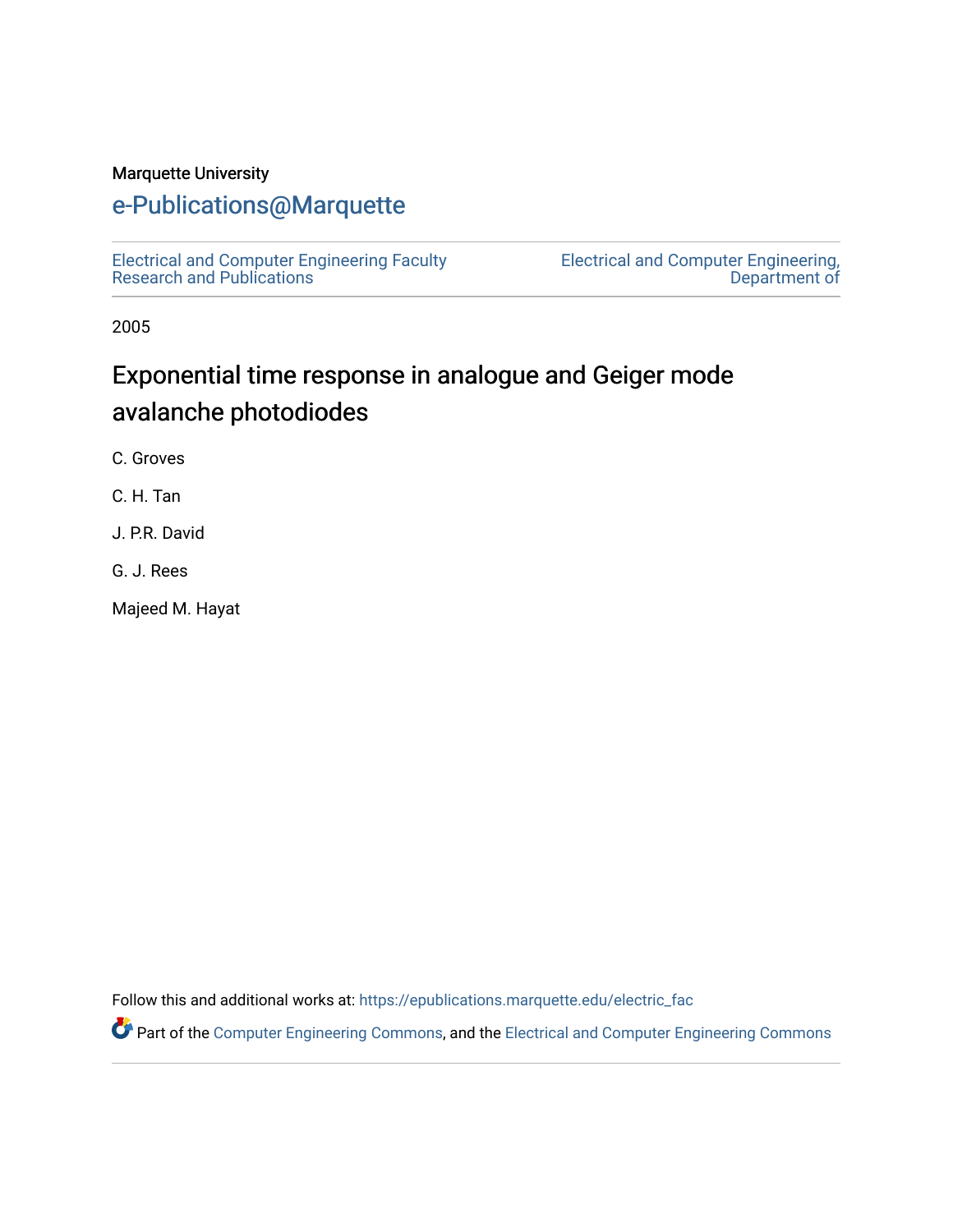**Marquette University**

## **e-Publications@Marquette**

## *Electrical and Computer Engineering Faculty Research and Publications/College of Engineering*

*This paper is NOT THE PUBLISHED VERSION;* **but the author's final, peer-reviewed manuscript.** The published version may be accessed by following the link in the citation below.

*IEEE Transactions on Electron Devices*, Vol. 52, No. 7 (2005): 1527-1534. [DOI.](https://dx.doi.org/10.1109/TED.2005.850943) This article is © Institute of Electrical and Electronic Engineers and permission has been granted for this version to appear i[n e-](http://epublications.marquette.edu/)[Publications@Marquette.](http://epublications.marquette.edu/) Institute of Electrical and Electronic Engineers does not grant permission for this article to be further copied/distributed or hosted elsewhere without the express permission from Institute of Electrical and Electronic Engineers.

# Exponential time response in analogue and Geiger mode avalanche photodiodes

C. Groves Department of Electronic & Electrical Engineering, Sheffield University UK C.H. Tan Department of Electronic & Electrical Engineering, Sheffield University UK J.P.R. David Department of Electronic & Electrical Engineering, Sheffield University UK G.J. Rees Department of Electronic & Electrical Engineering, Sheffield University UK M.M. Hayat Department of Electrical and Computer Engineering at the University of New Mexico, Albuquerque, NM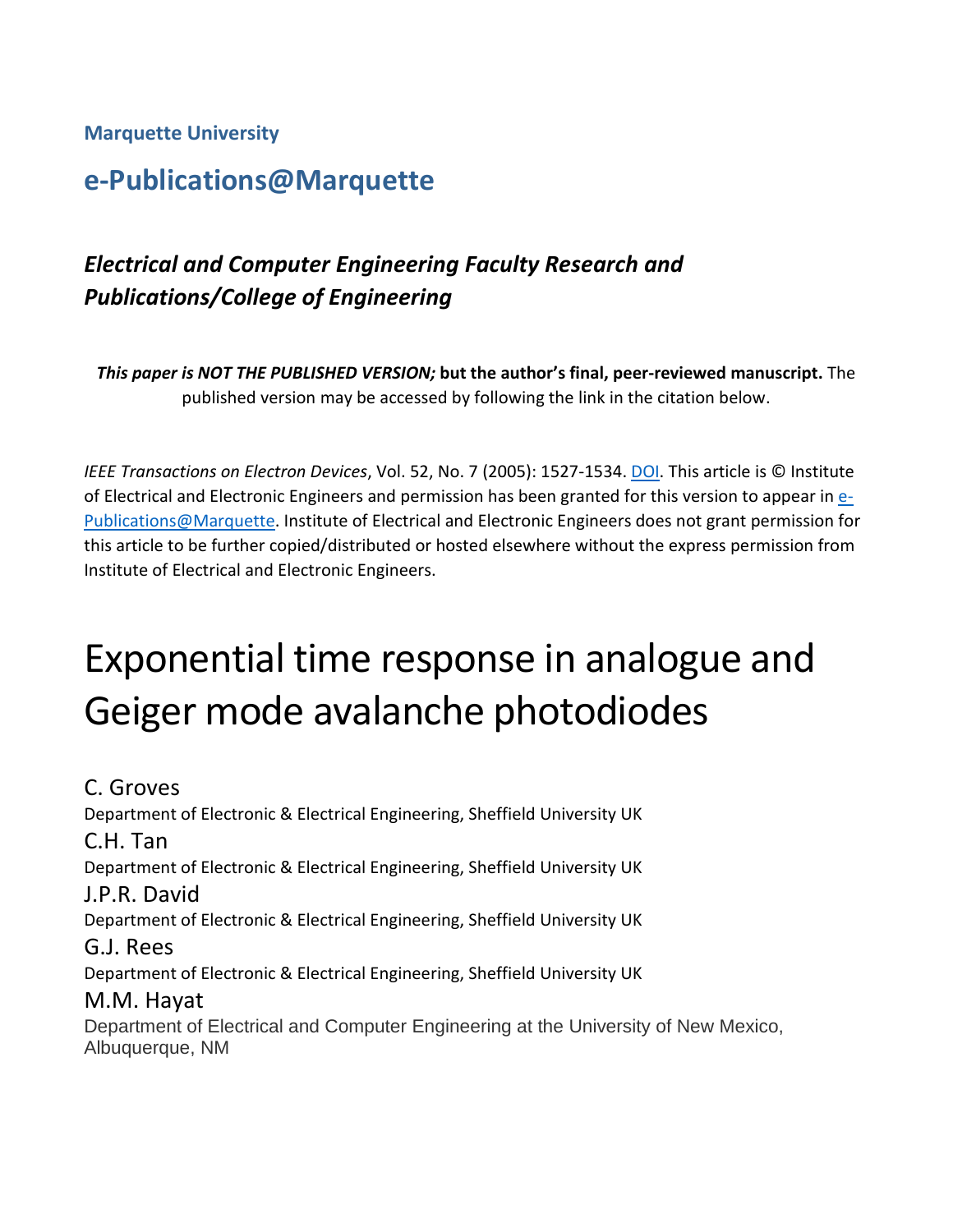## Abstract

The mean avalanche current impulse response in an avalanche photodiode exhibits an initial transient and then grows or decays, above or below breakdown, at exponential rates which depend only on the probability distributions of the electron and hole ionization events. The process continues while the electric field profile remains unchanged by the applied bias or the evolving space charge. Below breakdown the distribution in the avalanche duration also exhibits an initial transient and then decays exponentially at the same rate as the mean current. Below breakdown the standard deviation in current decays exponentially at one half of the rate of the mean current, while above breakdown it grows exponentially at the same rate as the mean. Consequently the jitter in a Geiger mode avalanche photodiode becomes independent of time after the initial transients have decayed away. This behavior is quite general and independent of the electric field profile or of the presence of heterojunctions in the multiplication region. Using simple models for carrier transport we find the predicted enhancement in the velocity to ionization of those carriers which ionise shortly after their ballistic dead space significantly speeds up the avalanche dynamics in short devices.

## SECTION I. Introduction

Impact ionization generates internal gain in an avalanche photodiode (APD). However, the multiple carrier transits of the avalanche region from ionization feedback processes delay the recovery of the diode, following optical excitation, to an extent which increases with the gain. Above breakdown the APD operates in the Geiger mode, so that a single absorbed photon can generate a measurable current. The avalanche build-up time is then also governed by these feedback processes, as is the standard deviation in the time taken to reach a predetermined threshold current chosen to register a breakdown event. This "jitter" increases the uncertainty in the time to breakdown and hence in the arrival time of the photon which may have triggered this event. These aspects of the time response of APDs are important features in determining the performance of the detection systems which they comprise.

Hayat and Saleh have shown analytically [1] that the mean avalanche current impulse response in an APD and its mean square value decay exponentially at long times, with an exponential rate given by the Malthusian parameter [2]. Their analysis assumed a multiplication region with a uniform electric field, that carriers travel always at constant speeds down the field and that the carrier ionization path length probability distribution functions (pdfs) are represented by exponentials, displaced to include the effects of dead space. We also observe this exponential decay at long times in our numerical modeling of APDs under more general conditions which relax the assumption of constant carrier velocities, and using a variety of techniques. These include Monte Carlo calculations of varying degrees of sophistication [3]–[4][5][6][7] and a recurrence equation technique [8] which allows for arbitrary carrier speeds to ionization and also for random fluctuations about these mean speEds., corresponding to diffusion.

Hayat and Dong [9] showed how to calculate the pdf of avalanche duration, the distribution in times for the last avalanche carrier to exit the multiplication region, under the same restrictive conditions as used in [1]. Ng et al. [10] generalized this technique by relaxing the conditions to those used in [8]. Both groups found that the pdfs of avalanche duration decay exponentially at long times.

Carrier diffusion appears to have only a small effect on the shapes of the current impulse response [3], [8] and of the avalanche duration pdf [10]. However, our modeling work [3]–[4][5][6], [11]–[12][13] predicts that those carriers which ionise at a distance shortly after the ballistic dead space, *d* travel to this early ionization event at an average speed which is considerably higher than for carriers which ionise further downstream. We expect the effect to be important in thin APDs and that it more than compensates [5] for the slowing effect of dead space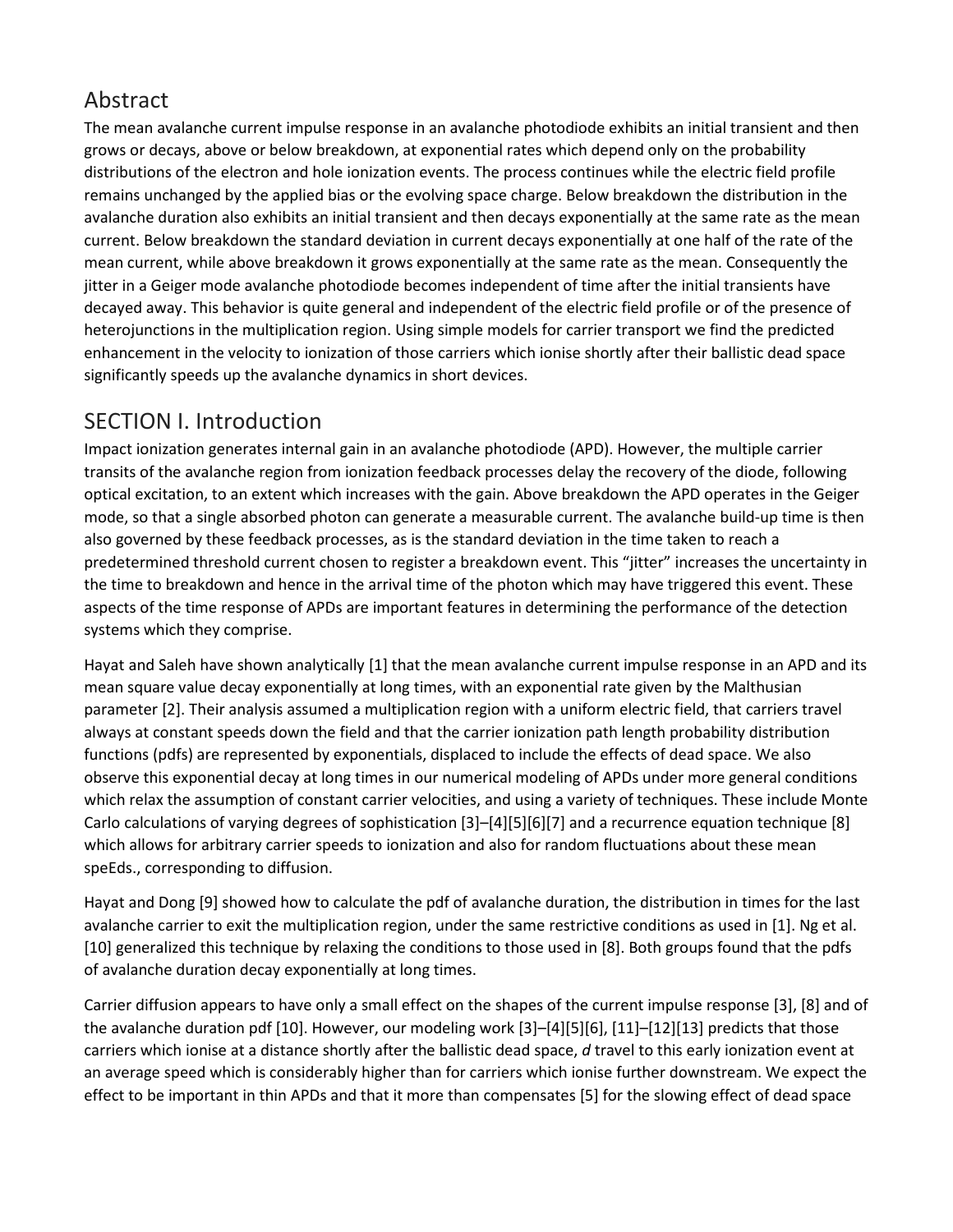[1] which increases the number of carrier excursions back and forth across the multiplication region to maintain gain [7].

We have shown [14] that this speed enhancement can be explained in terms of the reduction in scattering which causes carriers to ionise at short distances. We have also argued [14], using simple models, that the mean speed, *v*(*z*) to ionization at a distance *z* after the carrier is injected cold can be written approximately as *v*(*z*)=*v*0(1−*d*/*z*)−1, where *v*0 is the limiting value of *v*(*z*) at long ionization path lengths. Indeed, this simple expression describes very well the behavior which we observe in our numerical simulations.

In this note we generalize the technique of Hayat and Saleh [1], relaxing some of their restrictive assumptions, to show how both the mean and the mean squared avalanche current impulse response in an APD depend exponentially on time, following the initial transients, and how these exponential rates are related to the probability distributions of the ionization events. The arguments apply both below breakdown and also above it, when the device operates in Geiger mode, resulting respectively in exponential decay and growth, provided the effects of space charge and of external quenching processes can be ignored. The behavior of the standard deviation in the current is examined below and above breakdown, as is the behavior of jitter, which is predicted to become independent of time in Geiger mode operation. We also show that, following the initial transients, the pdf of avalanche duration decays at the same exponential rate as the mean avalanche current.

We demonstrate that this behavior is to be expected, irrespective of the electric field profile in the multiplication layer, thus allowing for the effects of residual, unintentional doping, of depletion into the p- and n-contacts and for the presence of heterojunctions. We assume the most general form for ionization event pdfs and require only that the arbitrary field profile remain constant during the avalanche process. The results therefore hold only while the avalanche space charge remains small, since this will have a significant effect on the field profile at macroscopic current levels, and before external quenching reduces the applied bias. These exponential rates are then evaluated numerically for specific cases, assuming constant carrier velocities and also allowing for the predicted enhancement in velocity to early ionization. It should be noted that the model presented is one dimensional and therefore does not consider jitter associated with lateral diffusion of carriers to the edge of the breakdown region.

### SECTION II. Mean Current Response

When the ionising electric field depends upon position in the multiplication region then the ionization event pdfs depend on the time, *τ* elapsed between carrier injection and ionization and also on its position, *z* of injection, as well as its position, *z*′ of ionization [15], and not only on their difference, *z*′−*z*. The ionization event pdf for electrons (holes) then takes the form *he*(*h*)(*z*,*z*′,*τ*) instead of the simpler, conventionally assumed form, *he*(*h*)(|*z*′−*z*|,*τ*) appropriate for a uniform field.

Tan et al. [8] derive equations [their [\(1\)](https://ieeexplore.ieee.org/document/#deqn1a-1b) and [\(2\)\]](https://ieeexplore.ieee.org/document/#deqn2a-2b) for the mean current impulse response at time *t*,⟨*Ie*(*h*)(*z*,*t*)⟩, resulting from injection of an electron (hole) at position *z* and time *t*=0 into a multiplication region with uniform electric field and width *w*. We can generalize their equations to nonuniform field to find

(1a) top

(1b) bottom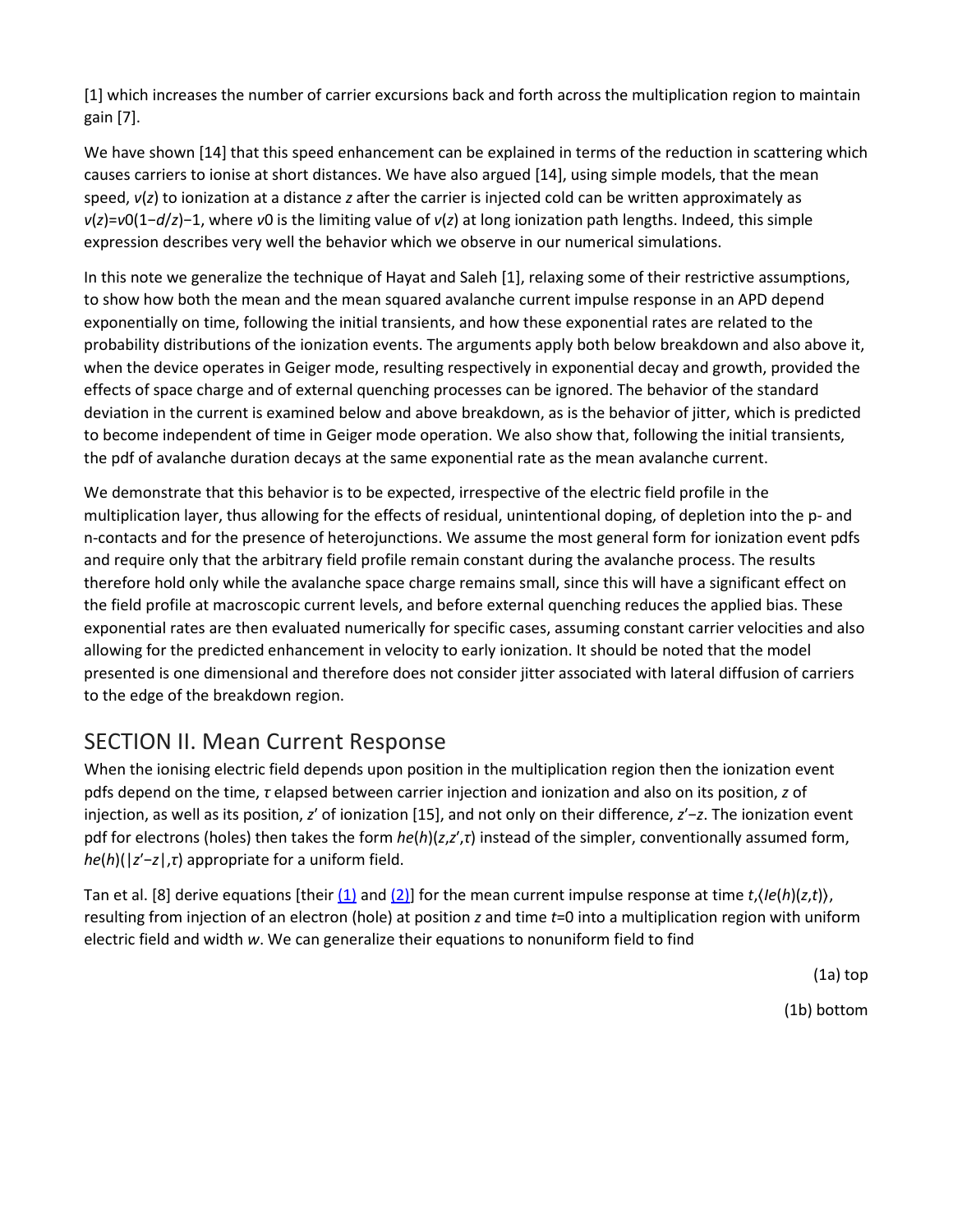$$
\langle I_e(z,t) \rangle = P_e(z,t) \langle I_{e0}(z,t) \rangle + \int\limits_z^w dz' \int\limits_0^t d\tau h_e(z,z',\tau)
$$

$$
\cdot (2 \langle I_e(z',t-\tau) \rangle + \langle I_h(z',t-\tau) \rangle)
$$

$$
\langle I_h(z,t) \rangle = P_h(z,t) \langle I_{h0}(z,t) \rangle + \int\limits_0^z dz' \int\limits_0^t d\tau h_h(z,z',\tau)
$$

$$
\cdot (2 \langle I_h(z',t-\tau) \rangle + \langle I_e(z',t-\tau) \rangle).
$$

Here electrons are imagined to drift from left to right and holes from right to left. The first terms on the righthand side of these equations represent the contributions from the injected, primary currents, ⟨*Ie*(*h*)0(*z*,*t*)⟩, and

(2a) top

(2b) bottom

$$
P_e(z, t) = 1 - \int_{z}^{w} dz' \int_{0}^{t} d\tau h_e(z, z', \tau)
$$

$$
P_h(z, t) = 1 - \int_{0}^{z} dz' \int_{0}^{t} d\tau h_h(z, z', \tau)
$$

are the probabilities that the injected carriers avoid ionising before exiting the multiplication region before time *t*.

After these primary current contributions have died away we can, following Hayat and Saleh [1], seek asymptotic, exponentially decaying solutions for the remaining currents,  $\langle I_{e,h}(z,t)\rangle = i_{e,h}(z)$ exp  $(-\gamma t)$ , which result only from carriers generated by impact ionization. Substituting this form in  $(1)$ , in the absence of the primary current terms we find

(5a) and (5b)

$$
i_{2e}(z) = \int_{z}^{w} dz' \int_{0}^{t} d\tau h_e(z, z', \tau) \exp(\delta \tau) \left( \frac{2i_{2e}(z') + i_{2h}(z')}{\sqrt{2i_e^2(z') + 4i_h(z')i_e(z')\exp\{-(2\gamma - \delta)(t-\tau)\}}} \right)
$$
  

$$
i_{2h}(z) = \int_{0}^{z} dz' \int_{0}^{t} d\tau h_h(z, z', \tau) \exp(\delta \tau) \left( \frac{2i_{2h}(z') + i_{2e}(z')}{\sqrt{2i_h^2(z') + 4i_e(z')i_h(z')\}} \right)
$$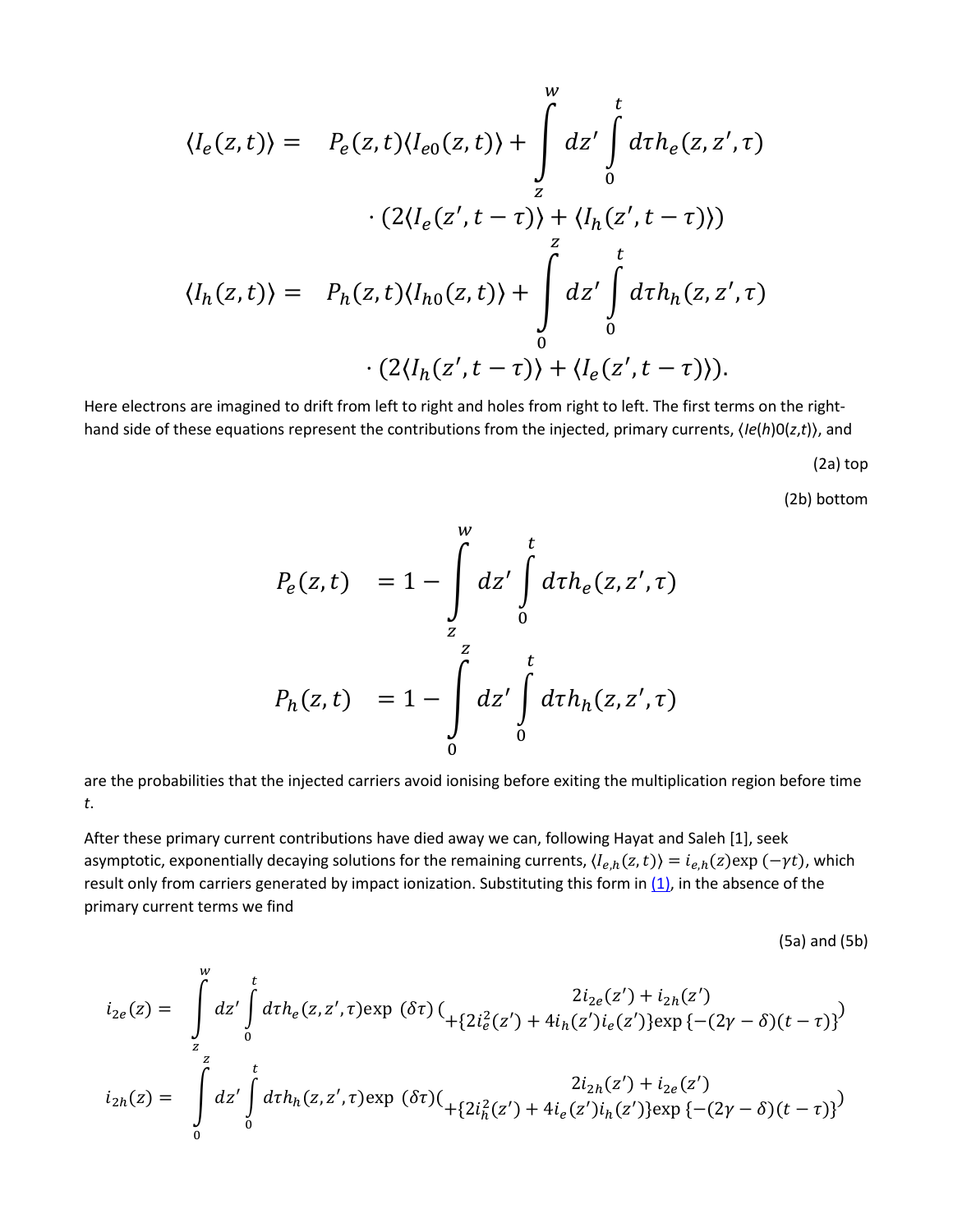(3a) and (3b)

(4a)

$$
i_e(z) = \int_{z}^{w} dz' g_e(z, z'; \gamma) \{ 2i_e(z') + i_h(z') \}
$$
  

$$
i_h(z) = \int_{0}^{z} dz' g_h(z, z'; \gamma) \{ 2i_h(z') + i_e(z') \}
$$

Where

$$
g_{e,h}(z,z';\gamma) \equiv \int\limits_0^\infty h_{e,h}(z,z',\tau) \exp(\gamma \tau) d\tau.
$$

View Source Here we have used the fact that, since the ranges of *z* and *z*′ are limited, *he*,*h*(*z*,*z*′,*τ*) vanishes for large *τ* and we can replace the upper limit, *t* in the integral by ∞.

The consistency of the coupled, homogeneous, linear  $(3)$  constitutes a condition which determines the value of *γ*, the Malthusian parameter [2] which depends only on the form of the *he*,*h*(*z*,*z*′,*τ*). When this condition is satisfied the solutions, *ie*,*h*(*z*) are also determined to within an arbitrary, multiplicative constant.

#### SECTION III. Mean Squared Current Response

Tan et al. [8] also derive equations [their  $(3)$  and  $(4)$ ] for the mean squared current impulse response, ⟨*I*2*e*(*h*)(*z*,*t*)⟩ at time *t*. Again, generalizing to nonuniform field and after the primary currents have died away, we can extract the asymptotic exponential behavior by writing ⟨*I*2*e*(*h*)(*z*,*t*)⟩∼*i*2*e*(*h*)(*z*)exp(−*δt*), to find [\(5\),](https://ieeexplore.ieee.org/document/#deqn5a-5b) shown at the bottom of the page. Here the  $ie(h)(z)$  are as defined earlier and given by  $(3)$ .

For an APD biased below breakdown *γ*>0. If we suppose that 2*γ*−*δ*>0 then the terms involving exp{−(2*γ*−*δ*)(*t*−*τ*)} are asymptotically small an[d \(5\)](https://ieeexplore.ieee.org/document/#deqn5a-5b) can be cast in the form o[f \(3\),](https://ieeexplore.ieee.org/document/#deqn3c-3d) with *i*2*e*(*h*)(*z*) replacing *ie*(*h*)(*z*). It follows that *δ*=*γ*, confirming our supposition that 2*γ*−*δ*>0 and consistent with [1].

The standard deviation in the currents, given by

(6)

$$
\sigma_{e(h)}(z,t) \sim \sqrt{i_{2e(h)}(z) \exp(-\delta t) - (i_{e(h)}(z))^2 \exp(-2\gamma t)}
$$

with *δ*=*γ*, behaves asymptotically as ∼exp(−*γt*/2), since the second term under the square root decays faster than the first.

In the case of an APD biased above breakdown to operate in Geiger mode then *γ*<0 and the mean asymptotic impulse response current grows exponentially. If we again suppose that 2*γ*−*δ*>0, then again we find *δ*=*γ*, for the same reasons as before. However, this time it follows that 2*γ*−*δ*=*γ* is negative, contrary to our supposition, which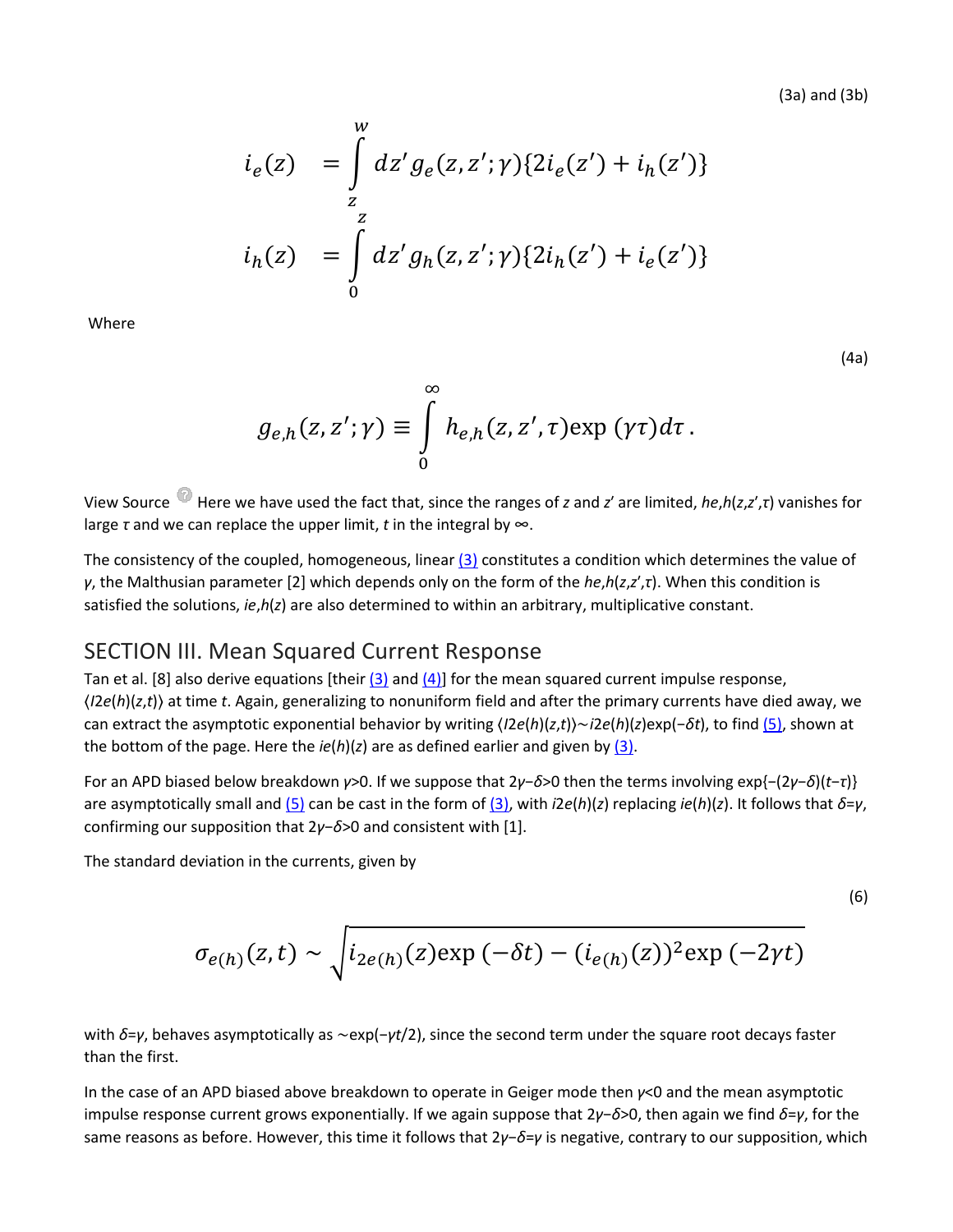therefore cannot be correct. If, on the other hand, we suppose that 2*γ*−*δ*<0, then the terms involving exp{−(2*γ*−*δ*)(*t*−*τ*)} diverge at long times and dominate the right-hand side o[f \(5\)](https://ieeexplore.ieee.org/document/#deqn5a-5b), which increase as exp(−2*γt*), in contrast to the left-hand sides, which are independent of time, also ruling out this supposition. There remains only the possibility that *δ*=2*γ*, whe[n \(5\)](https://ieeexplore.ieee.org/document/#deqn5a-5b) become inhomogeneous integral equations for *i*2*e*(*z*) and *i*2*h*(*z*). Thus, for an APD biased above breakdown with *γ*<0, we find that *δ*=2*γ*, so that the standard deviation in the current in [\(6\)](https://ieeexplore.ieee.org/document/#deqn6) in this case behaves asymptotically as *σe*(*h*)(*z*,*t*)∼exp(−*γt*).

We arrive at the curious result that below breakdown *σ*∼exp(−*γt*/2), whereas above breakdown *σ*∼exp(−*γt*), where *γ* is the Malthusian parameter [2] describing the decay or growth of the mean current. Interestingly, this type of asymmetrical asymptotic behavior in the second moment, above and below breakdown, is also seen in other models of population dynamics (see [2]).

#### SECTION IV. Avalanche Duration

Ng et al. [10] derive equations for the probability, *Fe*(*h*)(*z*,*t*) that, below breakdown, an avalanche, initiated by injecting an electron (hole) at position *z* in a uniform multiplication region at time *t*=0, terminates before time *t* [their [\(2\)](https://ieeexplore.ieee.org/document/#deqn2a-2b) and [\(3\)\]](https://ieeexplore.ieee.org/document/#deqn3c-3d). Again we can generalize these equations to the case of nonuniform fields, so that

(7a) top

(7b) bottom

$$
F_e(z, t) = P_e(z, t)Q_e(z, t) + \int_{z}^{w} dz' \int_{0}^{t} d\tau h_e(z, z', \tau)
$$
  

$$
\cdot F_e^2(z', t - \tau)F_h(z', t - \tau)
$$
  

$$
F_h(z, t) = P_h(z, t)Q_h(z, t) + \int_{0}^{z} dz' \int_{0}^{t} d\tau h_h(z, z', \tau)
$$
  

$$
\cdot F_h^2(z', t - \tau)F_e(z', t - \tau).
$$

Here *Qe*(*h*)(*z*,*t*) represents the probability that an electron (hole) injected at position *z* escapes the multiplication region before time *t* has elapsed. In fact the original [\(2\)](https://ieeexplore.ieee.org/document/#deqn2a-2b) and [\(3\)](https://ieeexplore.ieee.org/document/#deqn3c-3d) in [10] are in error and the *Pe*,*h* depend also on *t*, as well as on *z*, as correctly acknowledged here in ou[r \(2\).](https://ieeexplore.ieee.org/document/#deqn2a-2b)

The pdfs of avalanche duration following electron (hole) injection are given by *fe*(*h*)(*z*,*t*)=∂*Fe*(*h*)(*z*,*t*)/∂*t* and can be evaluated by differentiating [\(7\).](https://ieeexplore.ieee.org/document/#deqn7a-7b) After waiting sufficiently long (of the order of a carrier transit time) for the inhomogeneous terms on the right of these equations to die away we find, for the electron initiated avalanche duration pdf,

(8)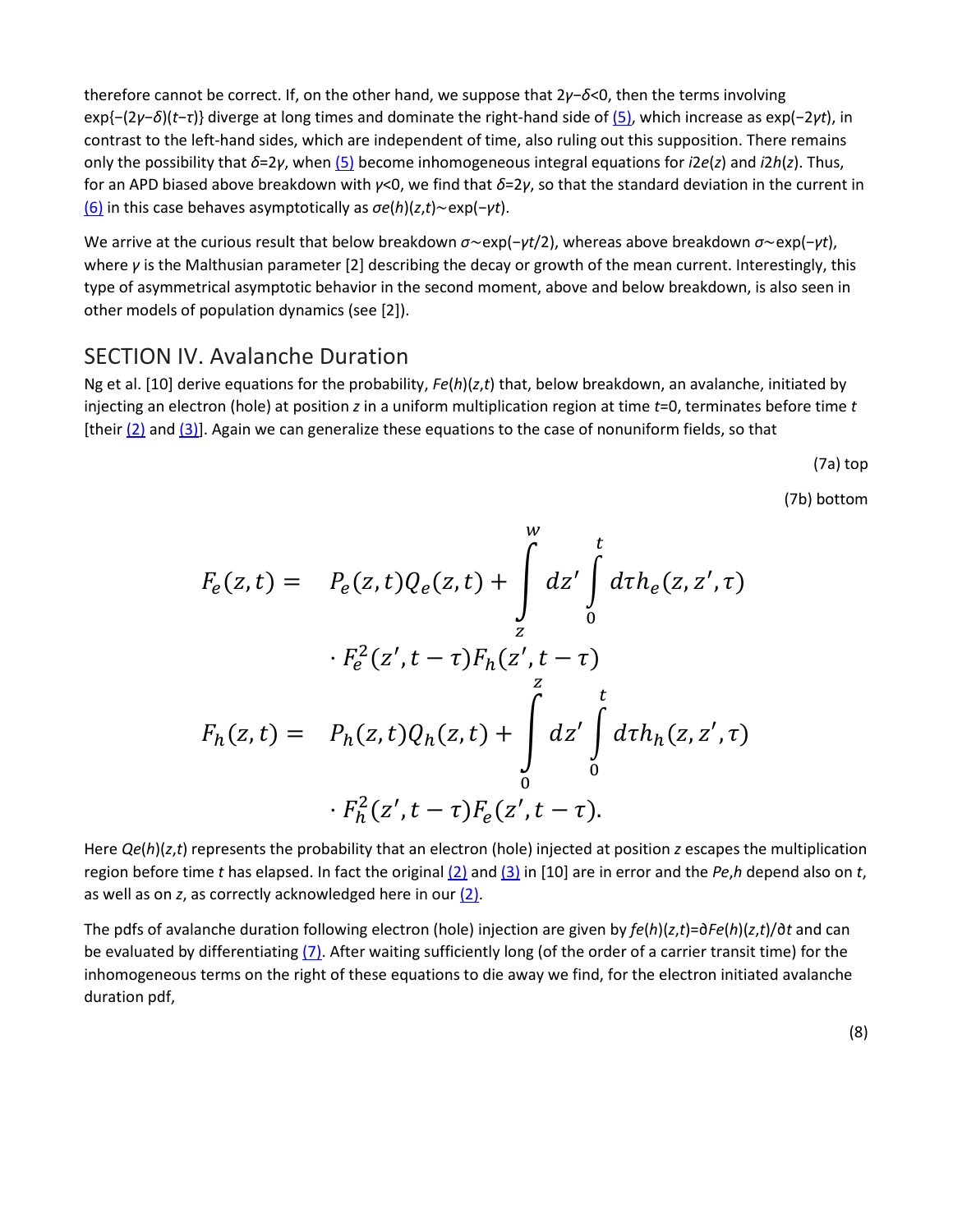$$
f_e(z,t) = \int_z^w dz' h_e(z, z', t) F_e^2(z', 0) F_h(z', 0)
$$
  
+ 
$$
\int_z^w dz' \int_0^t d\tau h_e(z, z', \tau)
$$
  
+ 
$$
\int_z^2 f_e(z', t - \tau) F_e(z', t - \tau) F_h(z', t - \tau)
$$
  
+ 
$$
f_h(z', t - \tau) F_e^2(z', t - \tau)
$$

At time *t*=0 the probabilities *Fe*(*h*)(*z*,*t*) are zero so that the first term on the right-hand side o[f \(8\)](https://ieeexplore.ieee.org/document/#deqn8) is also zero. At long times these probabilities approach unity so that the equation then simplifies to

$$
(9a)
$$

(9b)

$$
f_e(z,t) = \int\limits_z^w dz' \int\limits_0^t d\tau h_e(z, z', \tau)
$$

$$
\cdot \{2f_e(z', t - \tau) + f_h(z', t - \tau)\}.
$$

View Source Similar arguments for hole injection yield

$$
f_h(z,t) = \int\limits_0^z dz' \int\limits_0^t d\tau h_h(z,z',\tau)
$$

$$
\cdot \{2f_h(z',t-\tau) + f_e(z',t-\tau)\}.
$$

These equations are identical in form to  $(1)$ , after the primary currents have decayed away, with  $\langle Ie,h(z,t) \rangle$ replaced by *fe*,*h*(*z*,*t*). It follows that the avalanche duration pdfs decay exponentially in time at the same exponential rate as the mean avalanche current.

When the multiplication region is uniform then the *he*(*h*)(*z*,*z*′,*τ*) depend only on the difference *z*−*z*′ and not separately on z and z', so that we can write  $he(z, z', \tau) = he(z'-z, \tau)$  and  $hh(z, z', \tau) = hh(z-z', \tau)$ . It follows from  $(3a)$  and (3b) that

(3c) top

(3d) bottom

$$
i_e(z) = \int_{z}^{w} dz' g_e(z' - z; \gamma) \{ 2i_e(z') + i_h(z') \}
$$
  

$$
i_h(z) = \int_{0}^{z} dz' g_h(z - z'; \gamma) \{ 2i_h(z') + i_e(z') \}
$$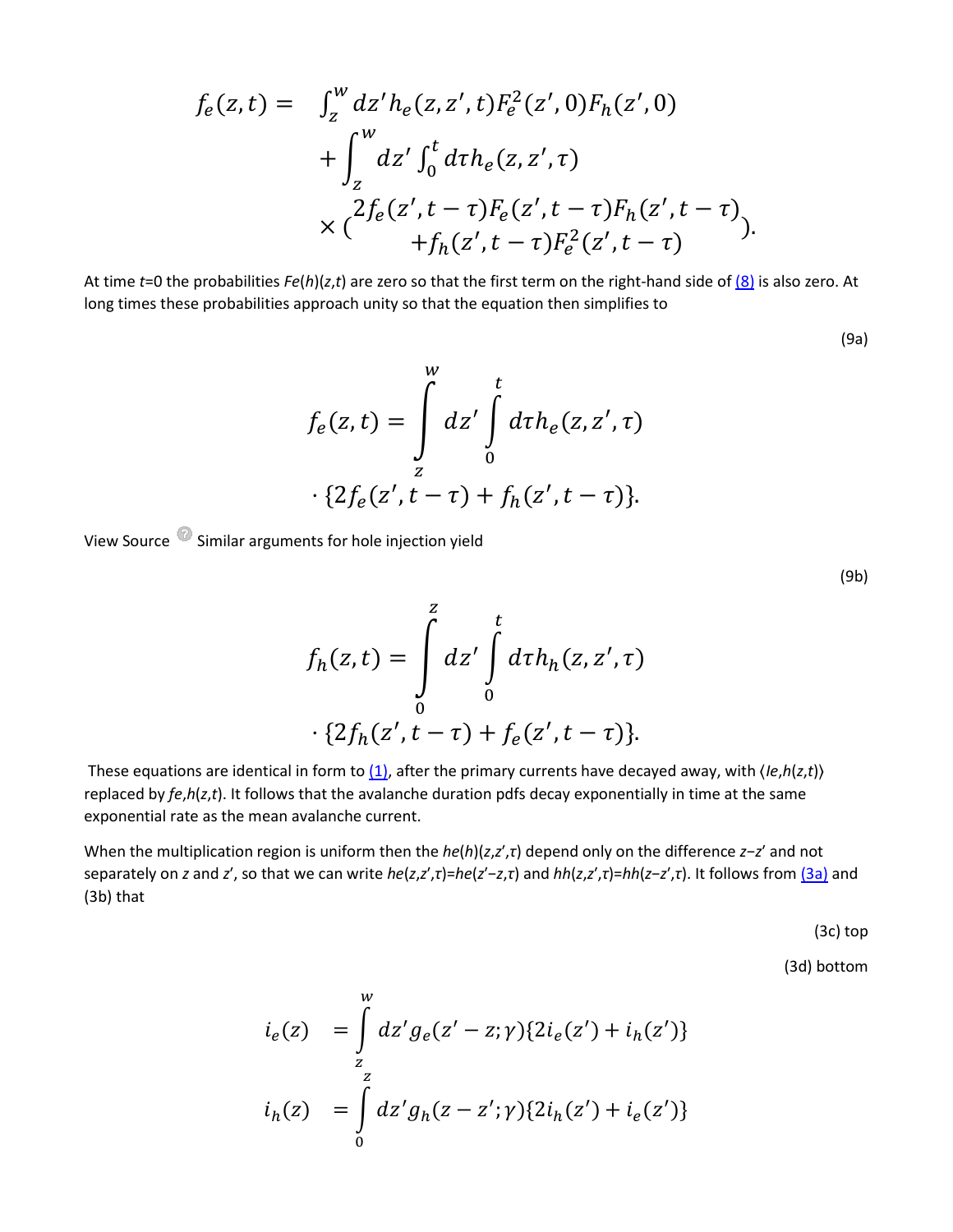where

$$
g_{e,h}(\zeta \gamma) \equiv \int\limits_0^\infty h_{e,h}(\zeta,\tau) \exp(\gamma \tau) d\tau.
$$

In the general case we could attempt to find *γ* by discretizing the integrals in [\(3\)](https://ieeexplore.ieee.org/document/#deqn3c-3d) to generate a set of linear equations from which we could find numerically the value of *γ* which gave nontrivial solutions for *ie*,*h*(*x*). However, as shown by Hayat and Saleh [1], for simple forms of *he*(*h*)(*ζ*,*τ*) we can make further analytical progress.

#### SECTION V. Models for *he*,*h*

A. Dead Space and Constant Carrier Velocity

Hayat and Saleh [1] used a displaced exponential model for the spatial part of *he* and assumed that electrons travel always at their constant speeds *ve* so that

$$
h_e(\zeta, \tau) = 0, \text{for } \zeta < d_e
$$
\n
$$
h_e(\zeta, \tau) = \alpha \exp\left\{-\alpha(\zeta - d_e)\right\} \delta(\tau - \zeta/v_e), \text{for } \zeta > d_e
$$

where *de* represents the electron dead space. It follows that

(10a) and (10b)

$$
g_e(\zeta; \gamma) = 0, \text{for } \zeta < d_e
$$
\n
$$
g_e(\zeta; \gamma) = \alpha \exp\left\{-\alpha(\zeta - d_e) + \gamma \zeta / v_e\right\}, \text{for } \zeta > d_e.
$$

#### B. Dead Space and Enhanced Carrier Velocity

Assuming a conventional displaced exponential for the spatial part of *he* but that the electron velocity to ionization at position *ζ* downstream from the injection point is given by  $v_e(\zeta) = v_e(1 - d_e/\zeta)^{-1}$ , then we find

$$
h_e(\zeta, \tau) = 0, \text{for } \zeta < d_e
$$
\n
$$
h_e(\zeta, \tau) = \alpha \exp\left\{-\alpha(\zeta - d_e)\right\} \delta(\tau - (\zeta - d_e)/v_e) \zeta > d_e
$$

So that

(11a) and (11b)

$$
g_e(\zeta; \gamma) = 0, \text{for } \zeta < d_e
$$
\n
$$
g_e(\zeta; \gamma) = \alpha \exp\left\{-(\alpha - \gamma/v_e)(\zeta - d_e)\right\}, \text{for } \zeta > d_e.
$$

We can summarize the results of both of these models by defining *α*∗=*α*−*γ*/*ve*. Then

(12a) and (12b)

$$
g_e(\zeta; \gamma) = 0, \text{for } \zeta < d_e
$$
\n
$$
g_e(\zeta; \gamma) = a \exp(-\alpha * \zeta), \text{for } \zeta > d_e
$$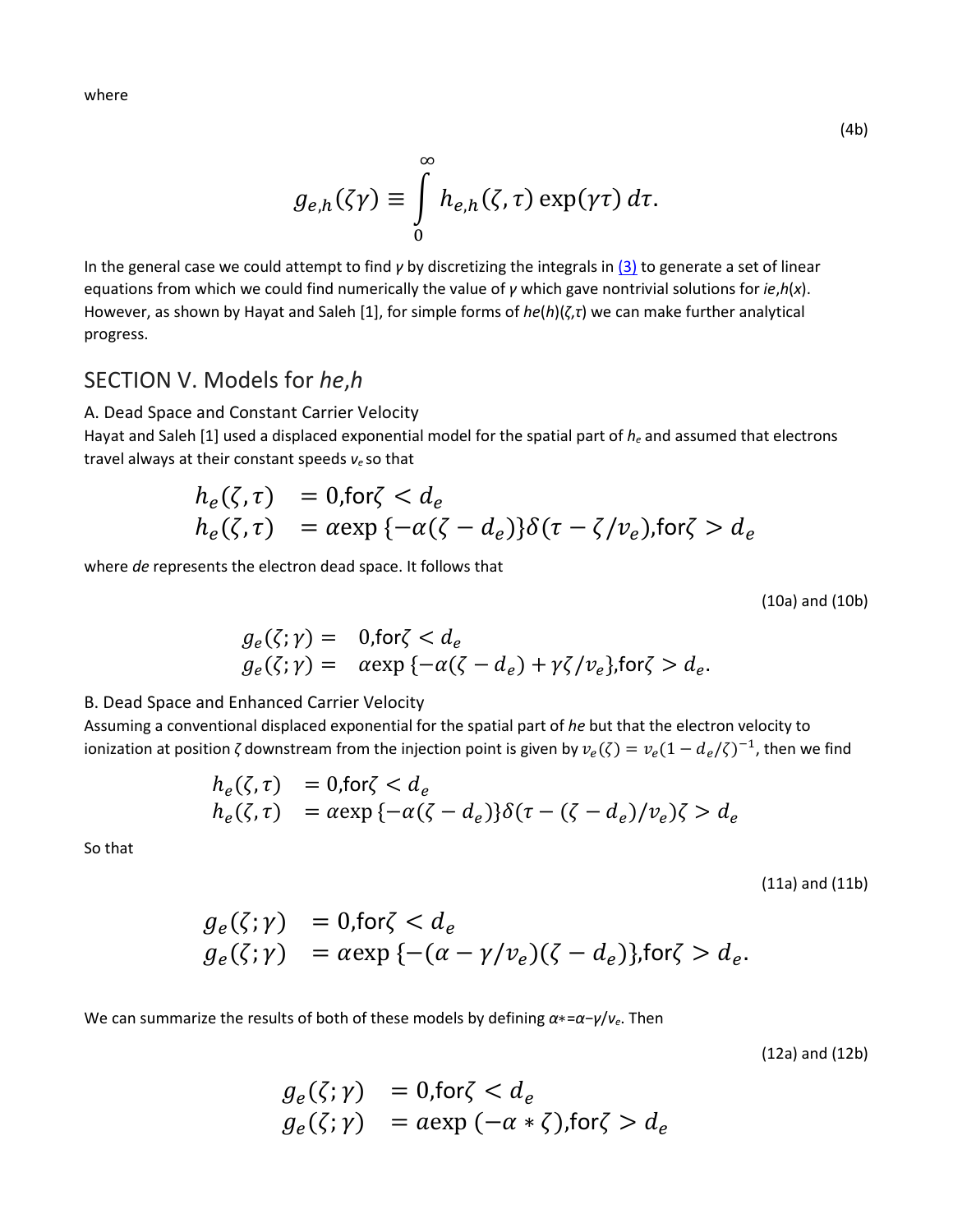where for the constant velocity model *a*=*α*exp(*αde*) and for the enhanced velocity model *a*=*α*exp(*α*∗*de*). When *de*=0 both of these models collapse into the conventional, local, constant velocity model, giving

(13)

$$
g_e(\zeta;\gamma) = \alpha \exp\{\zeta\left(\frac{\gamma}{v_e} - \alpha\right)\}.
$$

The corresponding expressions for holes throughout are found by replacing  $g_e(\zeta; \gamma)$ ,  $\alpha$ ,  $\alpha$ ,  $a$ ,  $v_e$ , and *de* and with  $g_h(\zeta; \gamma)$ ,  $\beta$ ,  $\beta *$ ,  $b$ ,  $v_h$ .

#### SECTION VI. Solution for *γ*

Substituting [\(12\)](https://ieeexplore.ieee.org/document/#deqn12a-12b) and the corresponding expressions for holes into [\(3\)](https://ieeexplore.ieee.org/document/#deqn3c-3d) we find

(14a) and (14b)

$$
i_e(z) = \int_{z+d_e}^{w} a \exp {\alpha * (z - x)} {2i_e(x) + i_h(x)} dx
$$
  

$$
i_h(z) = \int_0^{z - d_h} b \exp {\beta * (x - z)} {2i_h(x) + i_e(x)} dx.
$$

Multiplying these equations respectively by exp(−*α*∗*z*) and exp(*β*∗*z*) and differentiating with respect to *z* we find (15a) and (16b)

$$
i'_{e}(z) - \alpha * i_{e}(z) = -a \exp(-\alpha * d_{e})\{2i_{e}(z + d_{e}) + i_{h}(z + d_{e})\}
$$
  

$$
i'_{h}(z) + \beta * i_{h}(z) = b \exp(-\beta * d_{h})\{2i_{h}(z - d_{h}) + i_{e}(z - d_{h})\}.
$$

The boundary conditions on *ie*,*h* are found from the integral equations [\(14\)](https://ieeexplore.ieee.org/document/#deqn14a-14b)

(16a) and (16b)

$$
i_e(w - d_e) = 0
$$
  

$$
i_h(d_h) = 0.
$$

Equations  $(15)$  admit solutions of the form

$$
(17a) and (17b)
$$

$$
i_e(z) = E \exp(mz)
$$
  

$$
i_h(z) = H \exp(mz)
$$

where the equation for *m*

*(18)*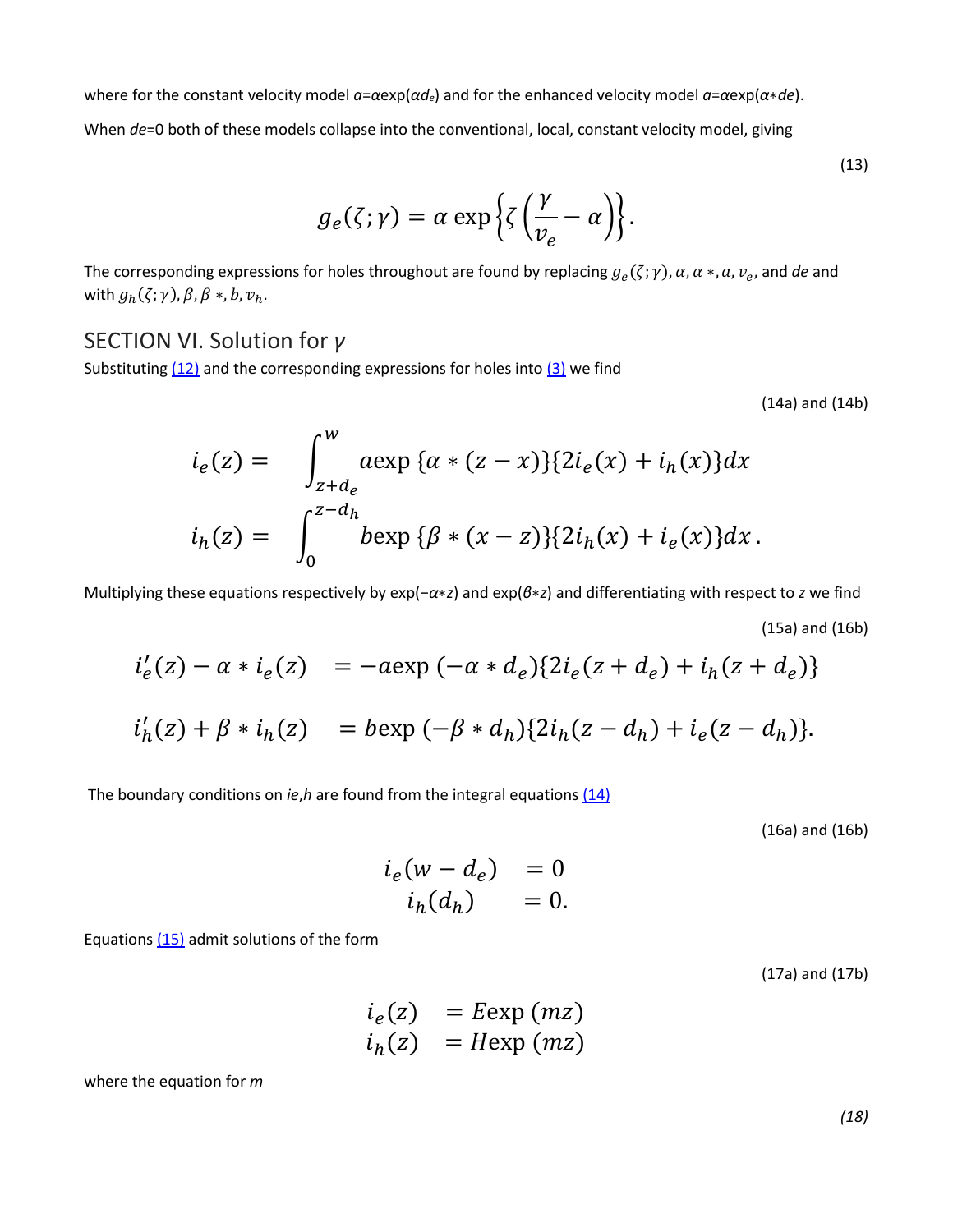$$
\{ (\alpha * -m) \exp \{ (\alpha * -m) d_e \} - 2a \}
$$
  

$$
\{ (\beta * +m) \exp \{ (\beta * +m) d_h \} - 2b \} - ab = 0
$$

is found by substituting  $(17)$  into  $(15)$  and eliminating E and H. Where the roots of  $(18)$  are complex these occur in conjugate pairs since [\(18\)](https://ieeexplore.ieee.org/document/#deqn18) is a real equation for *m*.

$$
((\alpha * -m_1)\exp{\alpha * d_e} + m_1(d_h - w)) - 2a \exp{m_1(d_h + d_e - w)} - (a * -m_2)\exp{\alpha * d_e} + m_2(d_h - w) + 2a \exp{m_2(d_h + d_e - w)} = 0.
$$

When *de*,*h*=0 [\(18\)](https://ieeexplore.ieee.org/document/#deqn18) turns into a quadratic equation for *m* with two roots, *m*=*m*1,2. We find (18) also has two roots when *de*,*h*≠0, though we must find these solutions, *m*1,2 numerically.



**Fig. 1.** *γ*∗ versus *αw* for *de*/*w*=0 (circles), 0.1 (squares), and 0.2 (triangles), for the constant (filled) and enhanced velocity (open) models. *ve*=*vh*,*de*=*dh*, and *α*=*β* in all cases. The constant and enhanced velocity models coincide at *de*=0=*dh*, as do their results.

We can then seek general solutions for  $(15)$  of the form

(19a) and (19b)

(22)

$$
i_e(z) = A \exp(m_1 z) + C \exp(m_2 z)
$$
  

$$
i_h(z) = B \exp(m_1 z) + D \exp(m_2 z).
$$

Substituting these solutions int[o \(15a\)](https://ieeexplore.ieee.org/document/#deqn15a-15b) and equating the coefficients of the terms in exp(*m*1*z*) and in exp(*m*2*z*) we find

(20a) and (20b)

$$
\frac{B}{A} = \frac{[(\alpha * -m_1) \exp{\{(\alpha * -m_1)d_e\}} - 2a]}{a}
$$

$$
\frac{D}{C} = \frac{[(\alpha * -m_2) \exp{\{(\alpha * -m_2)d_e\}} - 2a]}{a}.
$$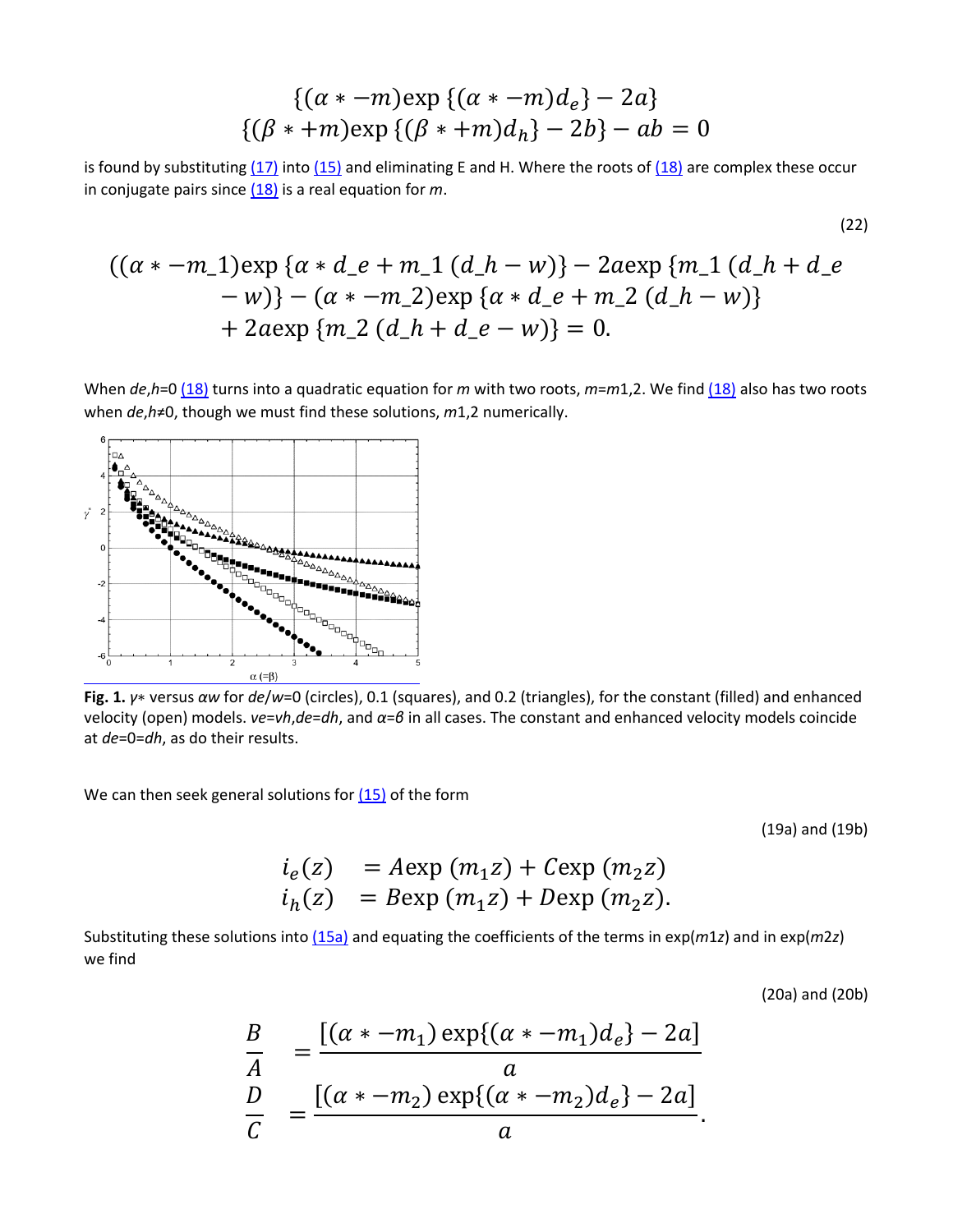Applying the boundary conditions  $(16)$  to the solutions  $(19)$  gives

(21a) and (21b)

$$
\frac{A}{C} = -\exp\{(m_2 - m_1)(w - d_e)\}\
$$

$$
\frac{B}{D} = -\exp\{(m_2 - m_1)d_h\}.
$$

Finally we combine  $(20)$  and  $(21)$ , eliminating A, B, C, and D, to find  $(22)$ , shown at the bottom of the page. Equatio[n \(22\)](https://ieeexplore.ieee.org/document/#deqn22) constitutes an equation for *γ*, whose solution can be found numerically.

An alternative and equivalent condition on *γ* may also be found by substituting [\(19\)](https://ieeexplore.ieee.org/document/#deqn19a-19b) into [\(15b\)](https://ieeexplore.ieee.org/document/#deqn15a-15b) and again using [\(21\)](https://ieeexplore.ieee.org/document/#deqn21a-21b) to eliminate the coefficients. When the roots *m*1 and *m*2 of [\(18\)](https://ieeexplore.ieee.org/document/#deqn18) are complex conjugates the real part of the left-hand side o[f \(22\)](https://ieeexplore.ieee.org/document/#deqn22) is identically zero and *γ* is found from the zero of the imaginary part.



SECTION VII. Results

**Fig. 2.** *γ*∗ versus *β*/*α* for *αw*=0.5 (squares), 1.0 (circles), and 1.5 (triangles), for the constant (filled) and enhanced velocity (open) models.  $v_e = v_h$  and  $d_e w = 0.1 = d_h w$  in all cases.



**Fig. 3.** *γ*∗ versus *vh*/*ve* for (circles) *αw*=0.5, (triangles) 1.0, and (squares)2.0, for the constant (filled) and enhanced velocity (open) models. *β*=*α* and *dew*=0.1=*dhw* in all cases.

Equatio[n \(22\)](https://ieeexplore.ieee.org/document/#deqn22) was solved numerically to find the Malthusian parameter *γ* for a range of values of multiplication region width *w*, enabled ionization coefficients *α* and *β* for electrons and holes, velocities to ionization *ve* and *vh*, and dead spaces *de* and *dh*. Results were derived using both the models for constant [\[\(10\)\]](https://ieeexplore.ieee.org/document/#deqn10a-10b) and enhanced [\[\(11\)\]](https://ieeexplore.ieee.org/document/#deqn11a-11b)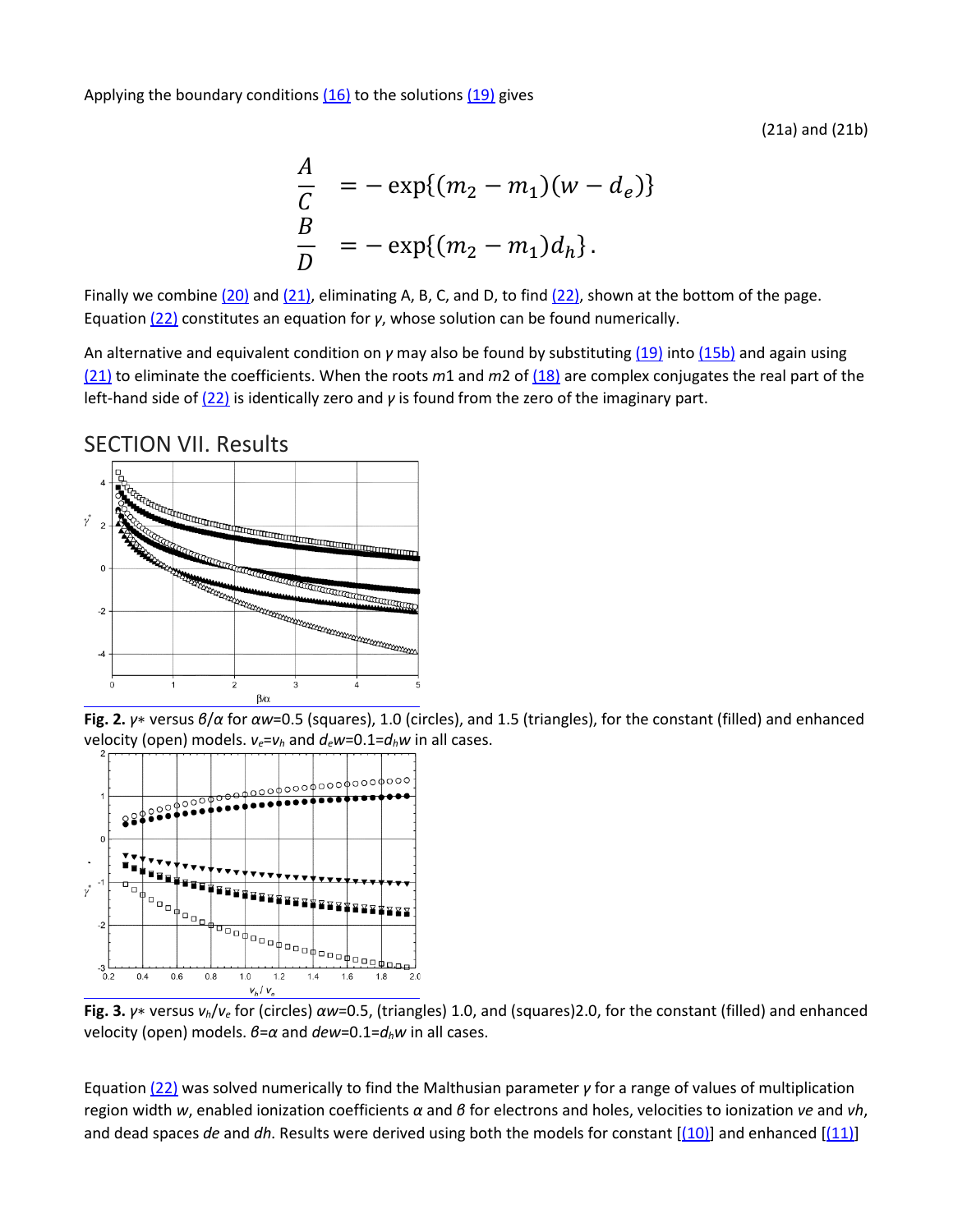velocities to ionization and are plotted in terms of the dimensionless quantity *γ*∗≡*γw*/*ve*, the Malthusian parameter normalized to the electron "transit" time, *w*/*ve*.

Fig. 1 shows *γ*∗ as a function of the dimensionless electron ionization coefficient, *αw*, plotted for a range of values of *de*/*w* and assuming equal ionization parameters for electrons and holes. When *de*/*w*=0 the constant and enhanced velocity models coincide, as do the corresponding results. For smaller values of *αw*, corresponding to weaker ionization, *γ*∗ is positive so that the current impulse response to injected carriers ultimately decays with time, as in an APD. As *αw* is increased *γ*∗ falls, changing sign when the device breaks down (corresponding to *αw*=1 when the dead space is zero) so that the current impulse response ultimately grows exponentially with time, as in a SPAD. The value of *αw* at breakdown increases with *de*/*w*, as might be expected since, as dead space is increased, a greater portion of the avalanche region is denied to multiplication and the ionization coefficients must increase to compensate. For any values of *αw* and *de*/*w* the absolute value of *γ*∗ is always larger for the enhanced velocity model than for the constant velocity model of ionization, confirming that the velocity enhancement accelerates both the decay in the current response in an APD operated below breakdown and its growth in an APD operated in Geiger mode. The breakdown value of *αw* (where *γ*∗=0) is the same for both models, as might be expected since multiplication depends only on the number of ionization events and not on the speed with which they happen.



**Fig. 4.** (Full lines) Dimensionless mean current, (dashed lines) mean squared current and (dash-dot lines) current standard deviation, assuming constant (faint) and enhanced (bold) velocities to ionization versus dimensionless time, *tve*/*w*, assuming equal ionization parameters for electrons and holes, with *de*/*w*=0.1. (a) Below breakdown, with *αw*=0.5 and (b) above breakdown, with *αw*=2.5.

Fig. 2 shows curves of *γ*∗ against *β*/*α*, assuming equal values for other electron and hole ionization parameters, at a value of *de*/*w*=0.1 and for a range of values of *αw*. For any value of *αw* the current decays for small values of *β*/*α* but increasing this ratio pushes the device through breakdown, as does increasing *αw*.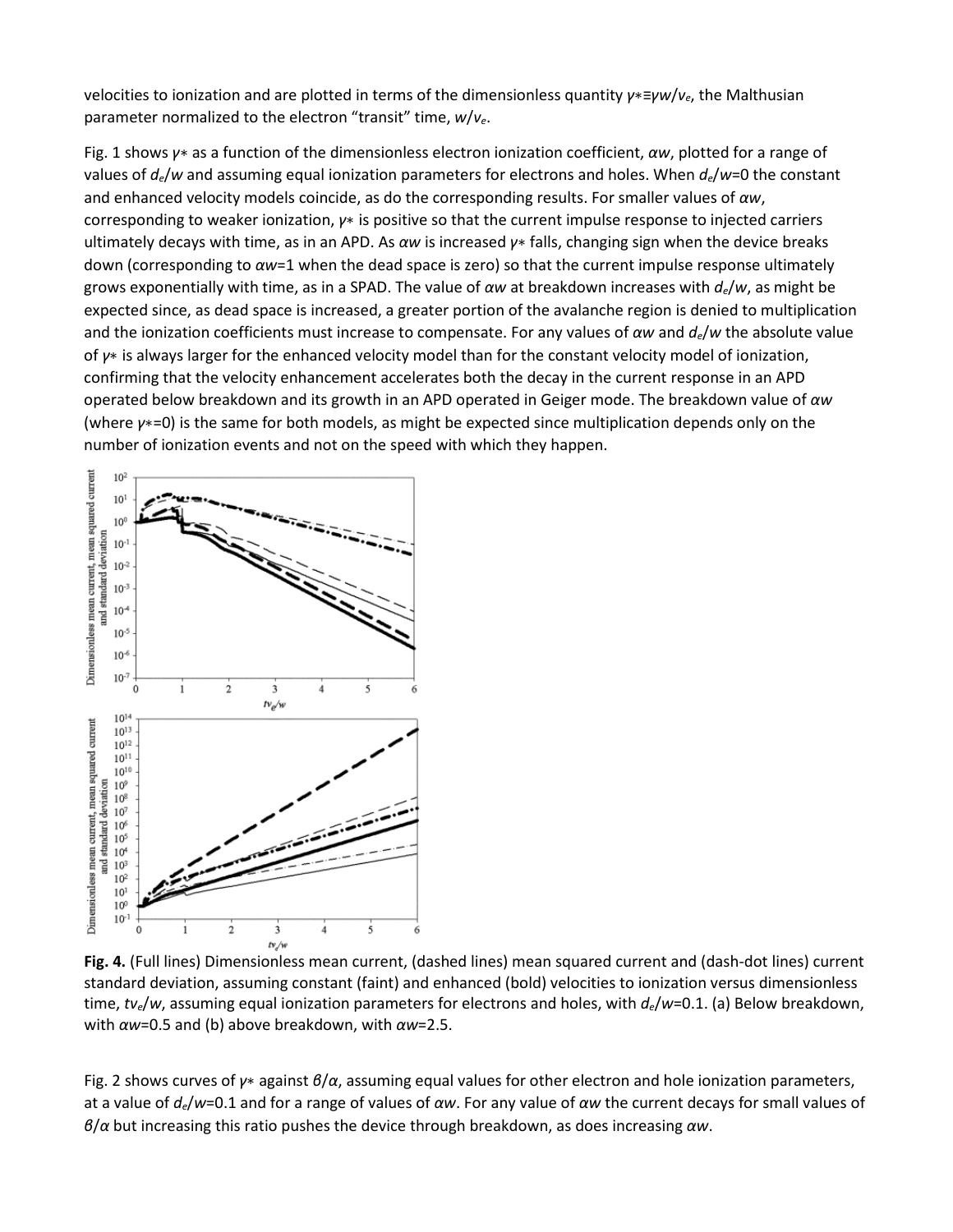Fig. 3 shows the effect on *γ*∗ of the hole/electron velocity ratio, *vh*/*ve* with other electron and hole ionization parameters equal, for *de*/*w*=0.1 and for a range of values of *αw*. As *vh* decreases, so that *vh*/*ve* falls toward zero for fixed *ve*, so the dynamical behavior, asymptotic decay below breakdown or growth above, depending on the value of *αw*, becomes slower. The asymptotic behavior described here depends on the cooperation of both electrons and holes and when one set of carriers becomes fixed the process stops. As *vh*/*ve* becomes large the rates saturate since they are then limited only by the speed of the electrons.

Fig. 4 shows the mean impulse current response to pure electron injection, normalized to the injected primary current, *qve*/*w*, the mean of the square of this quantity and the normalized current standard deviation, calculated by solving numerically the recurrence equations derived in [8]. We assume equal ionization parameters for electrons and holes, take *de*/*w*=0.1,*ve*=105 m/s and *w*=1 *μ*m and calculate the responses for *αw*=0.5 (below breakdown) in Fig. 4(a) and *αw*=2.5 (above breakdown) in



**Fig. 5.** RPL calculations of distributions of times to reach avalanche currents of (full line) 0.01 mA, (dotted line) 0.1 mA, and (dashed line) 1 mA assuming *de*/*w*=0.1 with *αw*=2.5 and identical ionization parameters for electrons and holes.

Fig. 4(b). Both above and below breakdown the curves show transient behavior at early times and then settle down to exponential growth and decay respectively. Including velocity enhancement in the model for the ionization process clearly speeds up the dynamical behavior at long times and detailed inspection shows that the exponential rate constants are as predicted b[y \(22\).](https://ieeexplore.ieee.org/document/#deqn22) These numerical solutions also confirm the analytical predictions that the mean current and the mean squared current exhibit the same exponential decay rate, *γ* below breakdown, so that the standard deviation in the current decays as *γ*/2. By contrast, above breakdown the mean squared current grows with an exponential rate twice that of the mean current, so that the standard deviation in current grows with the same exponential growth rate as its mean, also as predicted analytically.

The jitter, defined here as the standard deviation in time before reaching a predetermined threshold current chosen to register a breakdown event, limits the precision with which this event, and hence the arrival of any photon which stimulated it, can be located in time. This jitter can be estimated by dividing the standard deviation in current,  $\sigma_{e(h)(z,t)}$  by the slope of the mean current response,  $\partial \langle I_{e(h)}(z,t) \rangle / \partial t$ . Since these two quantities increase exponentially at the same rate we expect the jitter in a Geiger mode APD to be independent of time at long times. It follows that the jitter first undergoes a transient behavior, following initiation of the breakdown event, and then becomes independent of current when this is growing exponentially.

This analytical prediction is supported by the numerical calculations in Fig. 4(b) of the mean impulse response current and its standard deviation. It is also supported by independent random path length (RPL) calculations [13] of the distributions of times taken to reach threshold currents spanning two decades, an example of which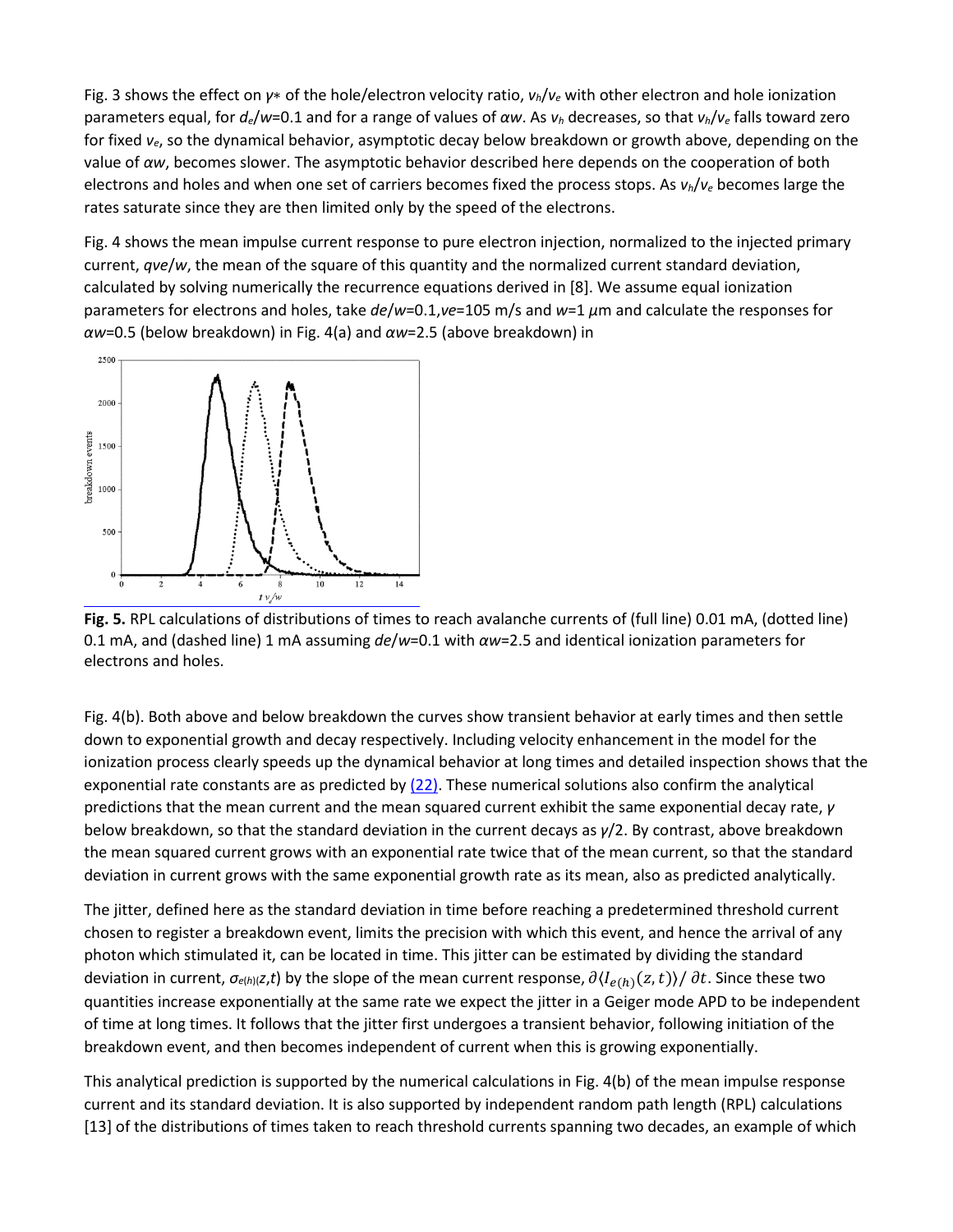is shown in Fig. 5. In this example a Monte Carlo scheme is used to select the random positions and times of the ionization events in an avalanche process according to the displaced exponential, constant velocity ionization event pdfs leading t[o \(10\).](https://ieeexplore.ieee.org/document/#deqn10a-10b) This independence of jitter on time in a device operated above breakdown has also been observed in earlier Monte Carlo simulations [16]. Below breakdown the jitter is predicted to grow exponentially, at a rate  $\gamma/2$ .

#### SECTION VIII. Summary and Discussion

A technique was derived to calculate the rates of exponential growth or decay of the mean impulse response current and its standard deviation in an APD biased above or below breakdown, together with the pdfs of avalanche duration below breakdown. The exponential rate *γ* is found by requiring the consistency of homogeneous integral equations whose kernels are the Laplace transforms of the pdfs of ionization events for the ionising carriers. The exponential behavior described here is quite general and is independent of the electrical field profile of the multiplication region and of the presence of heterojunctions, provided the field profile remains independent of time. Moreover the [\(3\)](https://ieeexplore.ieee.org/document/#deqn3c-3d) from which *γ* is calculated are independent of the initial injection conditions, as is the asymptotic behavior which *γ* describes.

These rate constants are evaluated ignoring the effects of carrier diffusion and the results are compared for the cases when carrier velocities to ionization are assumed constant, and also allowing for the velocity enhancement to ionization associated with the reduced scattering predicted for carriers which ionise shortly after their ballistic dead space. For short multiplication regions designed for high speed the velocity enhancement leads to significantly faster dynamical behavior, both above and below breakdown.

The exponential time behavior discussed here strictly applies asymptotically. However, it is apparent from Fig. 4 that it appears to become well established after an initial transient which lasts a few carrier transit times of the multiplication region and corresponds to a decade or so of current increase. In an APD biased below breakdown exponential current decay can be expected to continue until chance fluctuations stop the current and the multiplication process terminates, although, strictly speaking we are here concerned with the mean current, averaged over many trials, which continues to decay indefinitely.

In a Geiger mode device other factors intervene to limit the exponential growth in mean current above breakdown. Conventionally the avalanche current is quenched with a series ballast resistor, or active quenching circuit, chosen so that the saturated avalanche current does not exceed ∼20 *μ*A [17] so that a statistical fluctuation is then likely to terminate the avalanche process. The primary current due to the injected carrier is given by Ramo's theorem as *qv*/*w*, where *v* is the carrier velocity. In a "thin" device [17], where *w*∼1 *μ*m this corresponds to ∼16nA so that the current can be expected to grow in its exponential mode by a couple of decades or so before saturating and by perhaps four decades in a "thick" device, where *w*∼100 *μ*m.

Alternatively, if the ballast resistor is small then the increasing space charge associated with the avalanche current will eventually start to distort the electric field profile in the multiplication region and the current will again saturate. The current carried by *N* carriers of charge *q* in the depletion region is given by *I*=*Nqv*/*w*. If these charges are spread uniformly across the diode cross sectional area *A* then the resulting electric field dropped across the depletion region is given from Poisson's equation by Δ*E*=*Nq*/(*Aε*)=*Iw*/(*Aεv*), where *ε* is the electrical permeability. This field becomes comparable with the breakdown field, *VB*/*w* when *I*∼*VBAεv*/*w*2, where *VB* is the breakdown voltage, by which time the current has increased by a factor ∼*VBAε*/(*qw*) over its primary value. In a "thin" device of diameter ∼10 *μ*m say, where *VB*∼10 V the current can grow exponentially by some three orders of magnitude before it begins to saturate because of space charge effects. In fact carriers of opposite charges will partially cancel in the resulting the space charge so that the exponential current range estimated here represents a lower bound.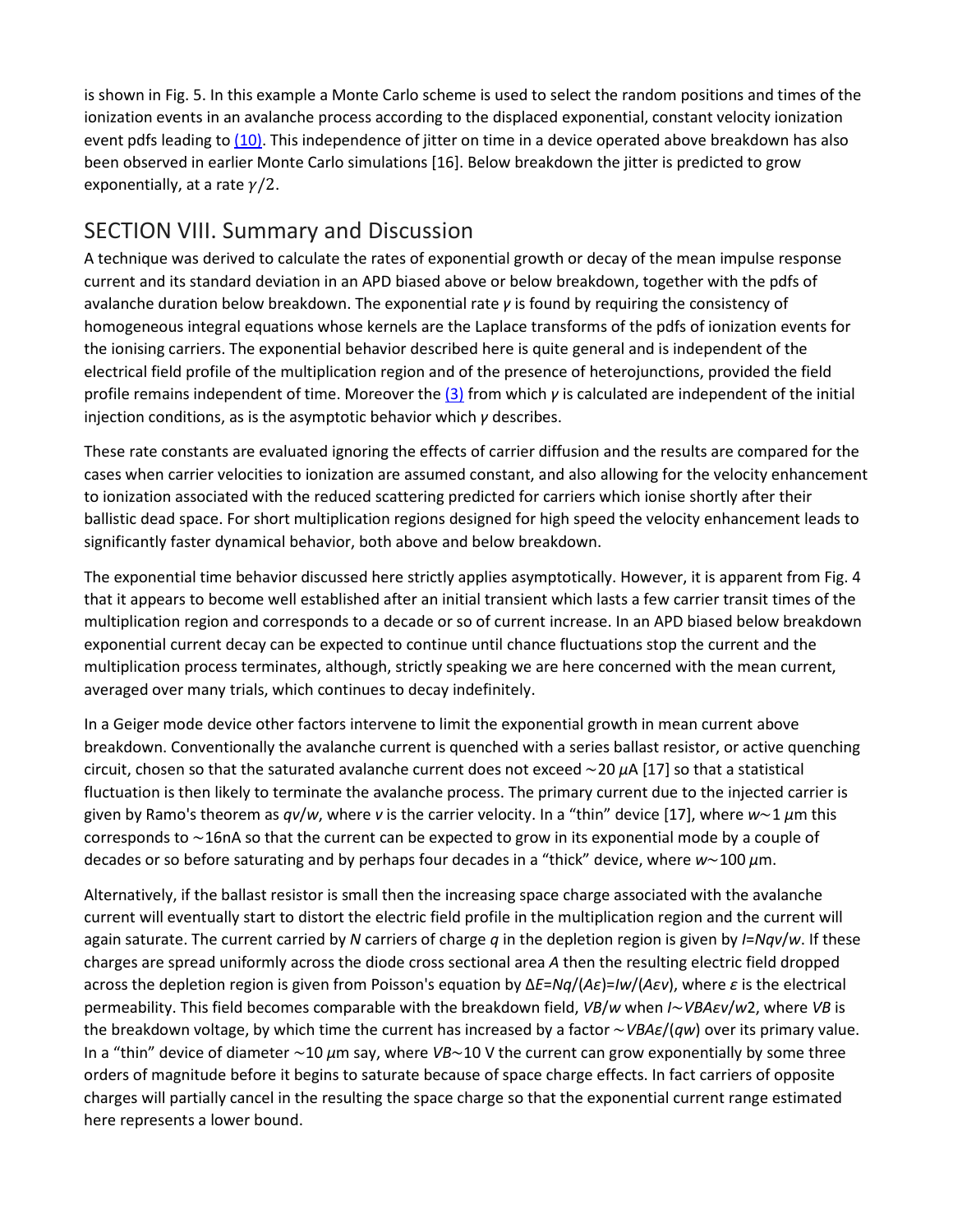When an APD is operated below breakdown, in analogue multiplication mode, its frequency response is determined both by the initial transient behavior of the impulse response current, which depends on the carrier injection conditions, and also by the exponential decay, discussed here. In this case the transient behavior dominates the speed since the response at longer times is de-weighted by the exponential decay of the current. Conversely, when the device is used above breakdown in the Geiger mode the initial transient behavior is relatively insignificant. The exponential growth of the mean current impulse response then dominates the speed, since the current must grow by several orders of magnitude before a breakdown event is registered. Numerical simulations of the mean current impulse response in both modes, using a technique which allows for nonuniform carrier velocities, illustrate these arguments and show that in Geiger mode an order of magnitude estimate of the time dependence of the mean impulse response current may be obtained from the exponential growth rate, assuming that its initial value is given by the injected primary current.

Our analytical arguments show that both the pdf of the avalanche duration and the mean squared impulse response current below breakdown fall with the same exponential decay rate as the mean current, so that the current standard deviation falls at one half of this rate. By contrast, above breakdown the mean squared current increases with twice the exponential growth rate of the mean current, so that the standard deviation in current grows at the same rate as the mean.

The jitter, taken here as the standard deviation in time before the mean current reaches some predetermined value, is predicted, at long times, to fall below breakdown at an exponential rate *γ*/2. Above breakdown, after the initial transients have died away and the avalanche current triggered by absorption of a single photon rises to measurable values, this jitter becomes independent of time, and hence of the mean current, while this is still growing exponentially.

#### ACKNOWLEDGMENT

The authors wish to thank Prof V. Hutson for useful discussions on the general solution of  $(3)$  and  $(4)$ .

#### References

- **1.** M. M. Hayat, B. E. A. Saleh, "Statistical properties of the impulse response function of double carrier multiplication avalanche photodiodes including the effects of dead space", *J. Lightwave Technol.*, vol. 10, pp. 1415-1425, 1992.
- **2.** K. B. Athreya, P. E. Ney, Branching Processes, Germany, Berlin:Springer-Verlag, 1972.
- **3.** P. J. Hambleton, S. A. Plimmer, J. P. R. David, G. J. Rees, "Simulated current response in avalanche photodiodes", *J. Appl Phys.*, vol. 91, pp. 2107-2111, 2002.
- **4.** P. J. Hambleton, S. A. Plimmer, G. J. Rees, "Limitations of the saturated drift velocity approximation for time domain modeling", *Semicond. Sci. Technol.*, vol. 17, pp. 124-128, 2002.
- **5.** P. J. Hambleton, B. K. Ng, S. A. Plimmer, J. P. R. David, G. J. Rees, "The effects of nonlocal impact ionization on the speed of avalanche photodiodes", *IEEE Trans. Electron Devices*, vol. 50, no. 3, pp. 347-351, Mar. 2003.
- **6.** D. S. Ong, J. P. R. David, G. J. Rees, "Avalanche speed in thin avalanche photodiodes", *J. Appl. Phys.*, vol. 93, pp. 4232-4239, 2003.
- **7.** J. S. Ng, C. H. Tan, B. K. NG, P. J. Hambleton, J. P. R. David, G. J. Rees, A. H. You, D. S. Ong, "Effect of dead space on avalanche speed", *IEEE Trans. Electron Devices*, vol. 49, no. May, pp. 544-549, 2002.
- **8.** C. H. Tan, P. J. Hambleton, J. P. R. David, R. C. Tozer, G. J. Rees, "Calculation of APD impulse response using a space- and time-dependent ionization probability distribution function", *J. Lightwave Technol.*, vol. 21, pp. 155-159, 2003.
- **9.** M. M. Hayat, G. Dong, "A new approach for computing the bandwidth statistics of avalanche photodiodes", *IEEE Trans. Electron Devices*, vol. 47, no. 11, pp. 1273-1279, Nov. 2000.